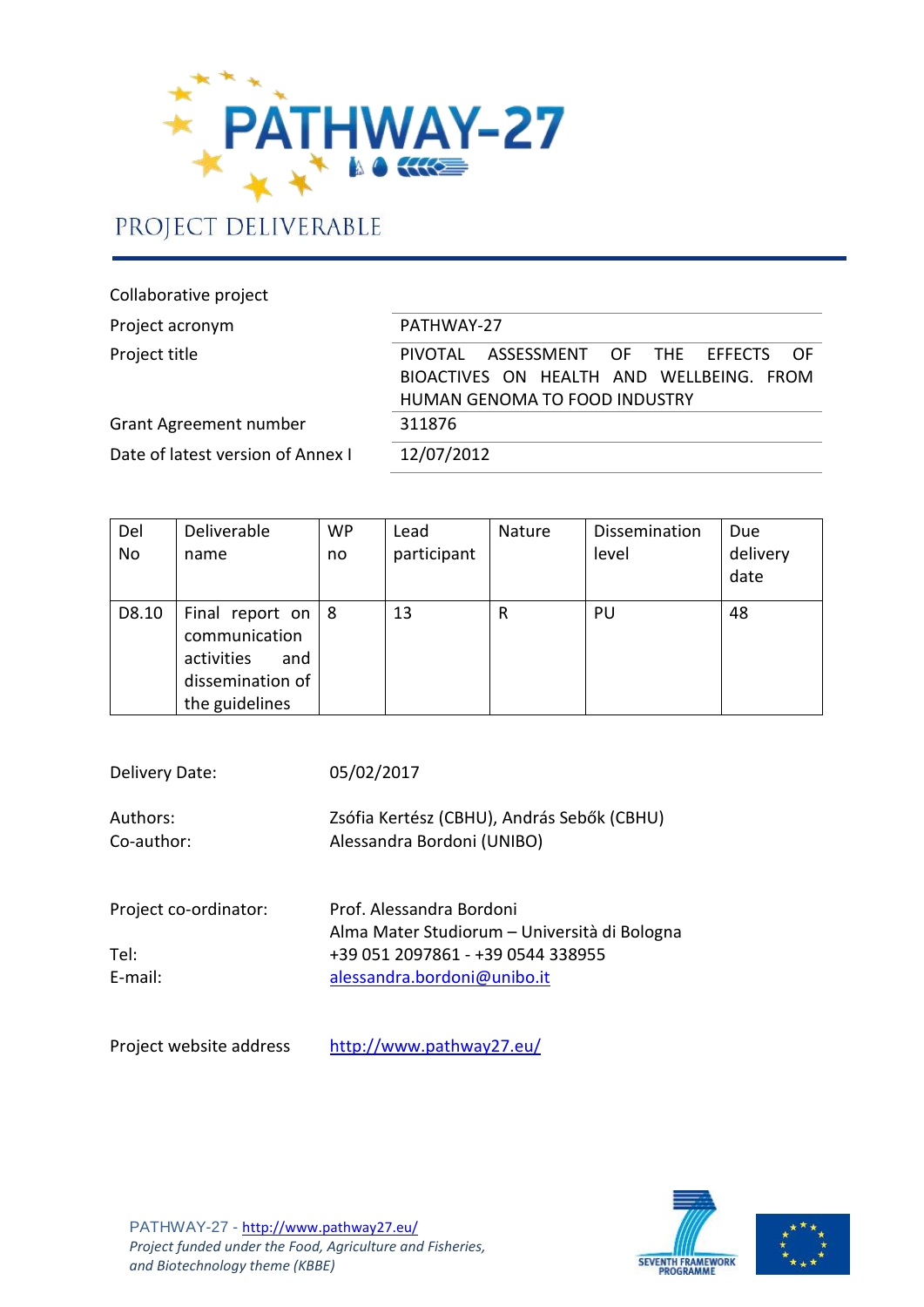

# <span id="page-1-0"></span>**1 TABLE OF CONTENTS**

| $\overline{2}$ |                                                                  |  |
|----------------|------------------------------------------------------------------|--|
| $\mathbf{3}$   | <b>STATE OF PROGRESS OF THE COMMUNICATION/ DISSEMINATION AND</b> |  |
|                | 3.1<br>3.1.1<br>3.1.2                                            |  |
|                | 3.2<br>3.2.1<br>3.2.2                                            |  |
| 4              |                                                                  |  |
| 5              |                                                                  |  |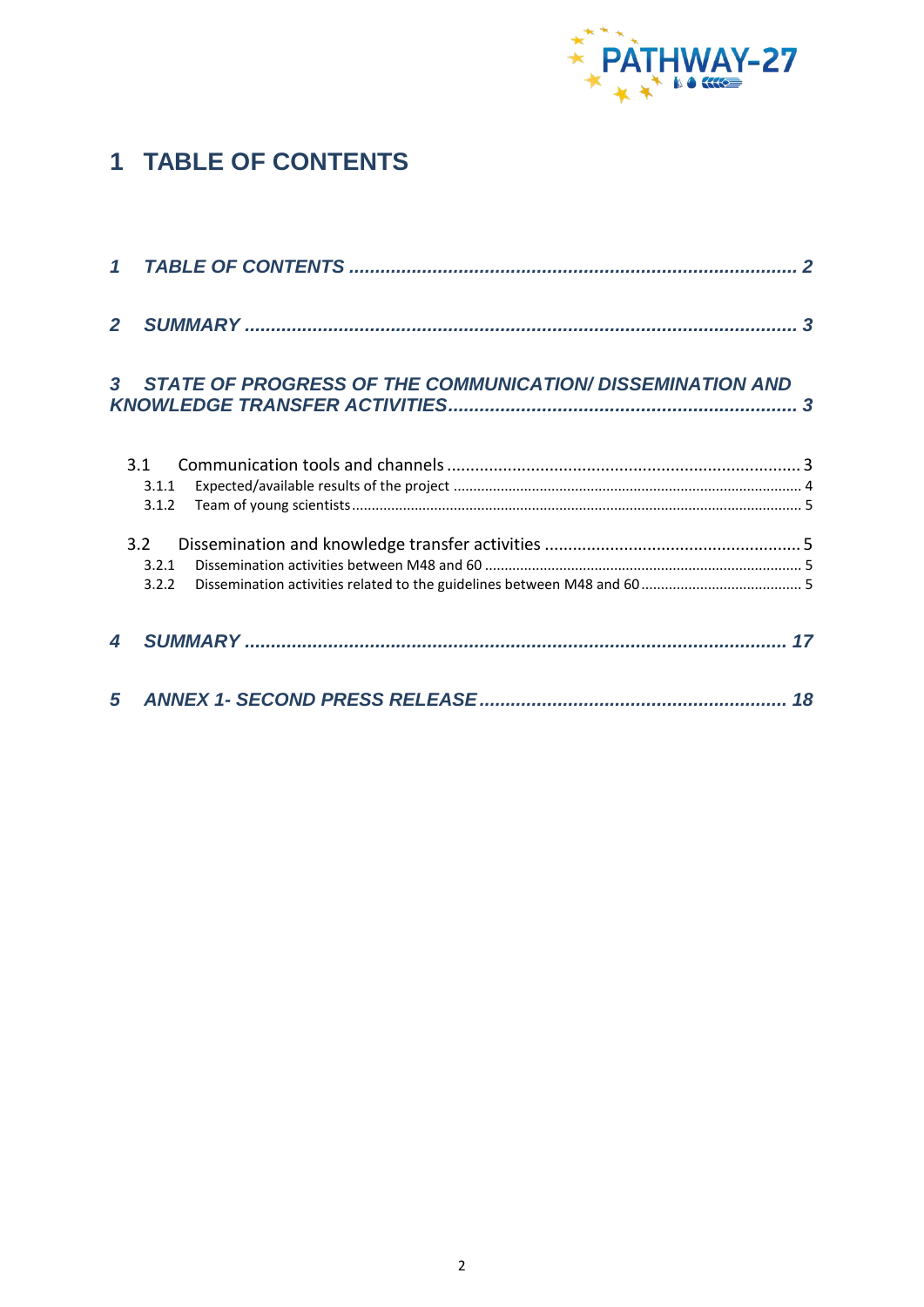

## <span id="page-2-0"></span>**2 SUMMARY**

D8.10 focuses on the dissemination activities carried out between month 48 and 60. Within this period, different communication tools (e.g. leaflets, research summary sheets, posters and presentations) were used to promote PATHWAY-27 in different events. The continuous communication between project partners was maintained by updating regularly the official website.

In this period, the operation of the young researcher group was placed to the official PATHWAY-27 LinkedIn group, which has now 35 members. The project was presented on 11 meetings, 5 conferences, 8 workshops and on 2 Open Days. The research summary sheets for all WPs and both project leaflets were distributed in the events. Furthermore, 23 presentations were held in different events to communicate the results of the project.

## <span id="page-2-1"></span>**3 STATE OF PROGRESS OF THE COMMUNICATION/ DISSEMINATION AND KNOWLEDGE TRANSFER ACTIVITIES**

### <span id="page-2-2"></span>*3.1 Communication tools and channels*

The whole dissemination strategy of the PATHWAY-27 project was developed in the first period (month 1 - 6) with all its elements (general and specific objectives, target groups, key messages, dissemination and communication channels, dissemination tools). It is reported in D8.2 together with the objectives of the dissemination activities, and that document should be considered as the basis of the communication and technology transfer activities.

The following tools were developed: a project web site with public, intranet and blog levels, Facebook page, the project logo, the core presentation, a presentation template, and the leaflet developed in English and translated into five languages, a poster developed in English and translated into 5 languages, the brochure, the templates for deliverable reports and research summary sheets.

During the second period, (month 6 - 12) mostly general project dissemination activities were carried out.

During the third period, (month 13 - 30) mostly general project dissemination activities were carried out together with some specific ones on the typical difficulties of the industry related to the development of BEFs. The project partners implemented a variety of dissemination activities on a broad scale such as:

- regularly updating the website (news, publications, state of milestones, information on the contact list),
- collecting input for 'Template for expected/available results' (Table 2),
- organising a small team of young scientists,
- collecting ideas for publishable contents
- compiling a list of possible news issues in different networks/channels,
- 3 general project videos,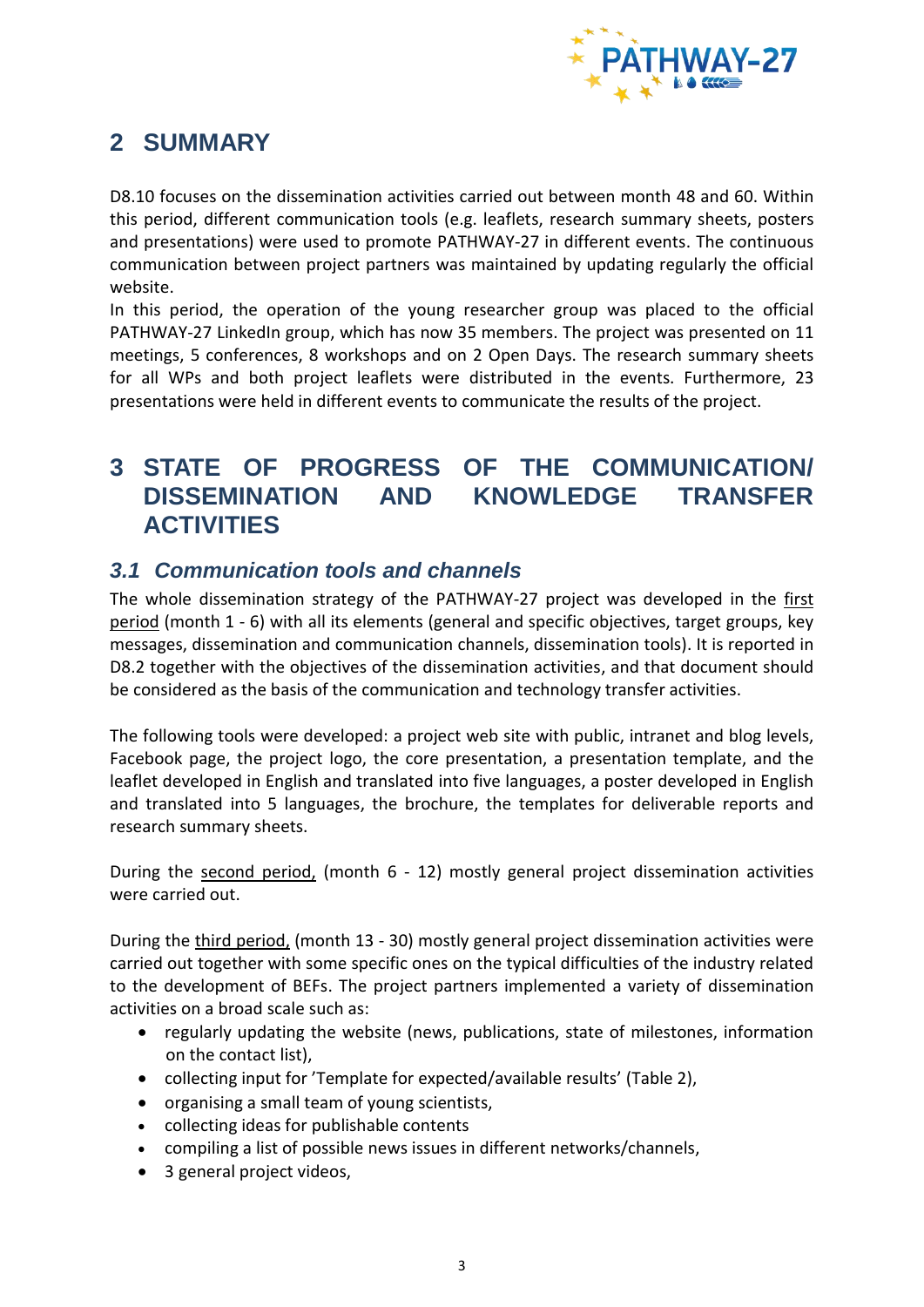

preparing the draft of the second project leaflet.

During the fourth period (months 30-48), general dissemination activities were continued and further specific ones were carried out related to the developed drafts of the industry and scientific guidelines and to the research work carried out in work package 3.

The project partners were involved in a broad range of dissemination activities:

- regularly updating the website (news, events, publications, state of milestones, information on the contact list),
- developing the second project leaflet and providing the translations,
- updating the core presentation of the project,
- placing the young researcher group to the official PATHWAY-27 LinkedIn group,
- updating the social media channels of the project,
- collecting input for the 'Template for expected/available results' (Table 2).

During the fifth period (months 48-60), general dissemination activities and activities related to the dissemination of the guidelines were continued.

The project partners were involved in a broad range of dissemination activities:

- regularly updating the website (news, events, publications, results of the project, state of milestones, information on the contact list),
- developing the second press release (Annex 1)
- developing the third general leaflet and providing the translations
- developing the short summaries for the guidelines and providing the translations
- updating the social media channels of the project
- collecting input for the 'Template for expected/available results' (Table 2).

CBHU continuously takes care of updating the dissemination plan in collaboration with the project partners, via the collaborative workspace of the official project website. The dissemination plan is updated regularly.

### <span id="page-3-0"></span>**3.1.1 Expected/available results of the project**

During the project, the expected and the achieved results available for communication were monitored and documented, and the exploitable results had to be identified as early as possible. Identification of exploitable results in time ensures that the communication activities do not compromise the Intellectual Property Rights. The list of expected and already achieved results was maintained in close collaboration with the Project management team, the relevant Work Package leaders and all project partners. Any potential confidentiality concerns had to be indicated.

CBHU developed a table for collecting information about activities in line with the dissemination plan. This table was circulated among the WP leaders asking them to send their contribution. The final version of the list of results is provided in D8.11- Final report on exploitation and Technology Transfer Plan.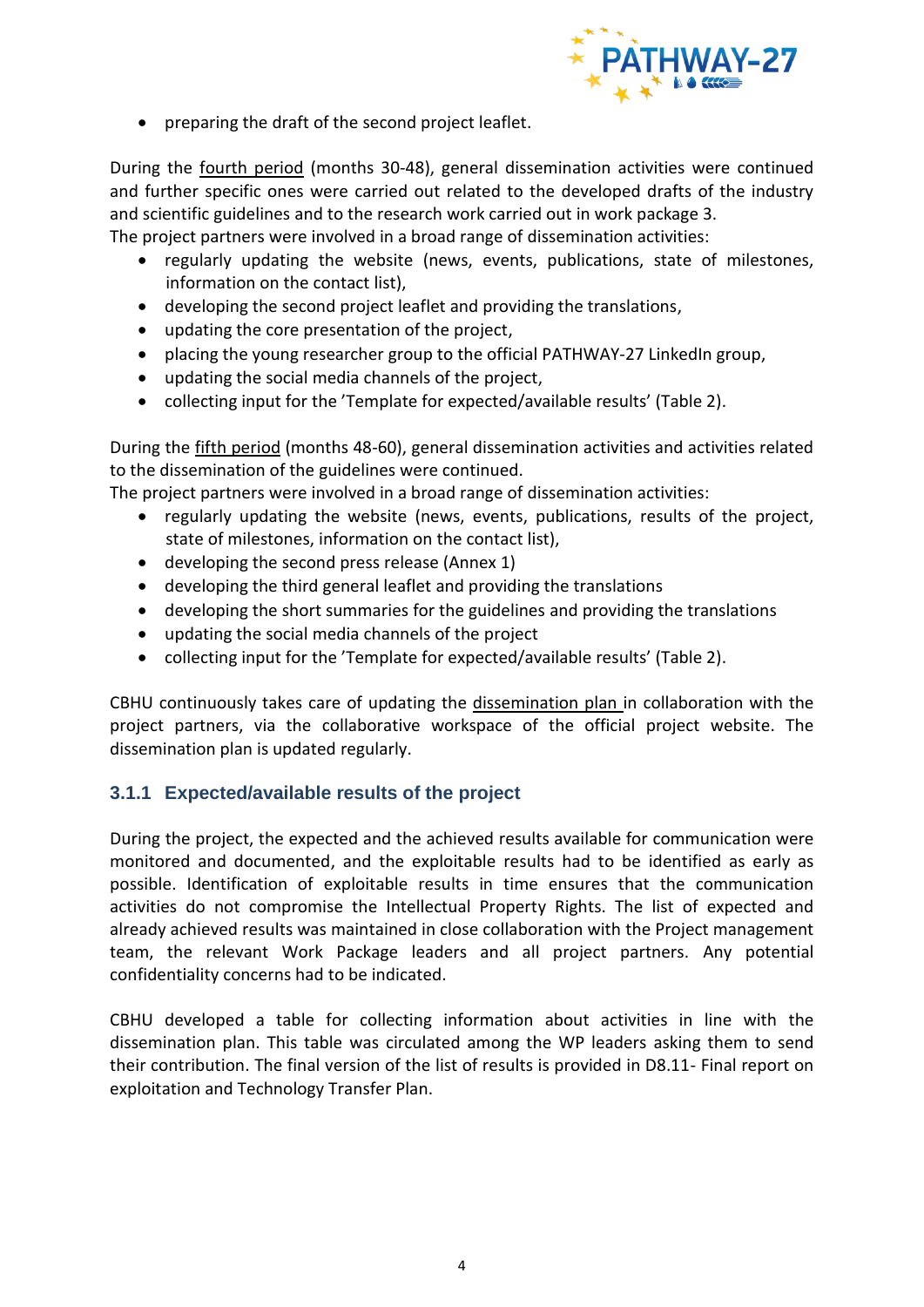

### <span id="page-4-0"></span>**3.1.2 Team of young scientists**

Related to the Level 3 of the website (an internal blog with restricted access) as a part of the Task 8.1. (Establishment of general communication channels and plans, communication with stakeholders and consumers), a group of the young researchers within the project was created. The group was led by CBHU. The main aim of the group was to facilitate communication and share knowledge between young researchers.

Beyond the project activities of PATHWAY-27 the LinkedIn group is sustained and now serves as the platform for the young researcher group, allowing more continuous communication and the involvement of more people into the group. News, publications, article submission possibilities are shared in the group.

### <span id="page-4-1"></span>*3.2 Dissemination and knowledge transfer activities*

This chapter aims to present the dissemination activities carried out between the month 48 and 60. It presents these activities in two sub-chapters:

- Dissemination activities between M48-60
- Dissemination activities related to the guidelines between M48-60

#### <span id="page-4-2"></span>**3.2.1 Dissemination activities between M48 and 60**

The following types of dissemination activities have been carried out from month 48 to month 60:

- dissemination of PATHWAY-27 at **5 Conferences** (in total: 32),
- presentation of PATHWAY-27 at **11 Meetings** (in total: 39),
- WP4 **Research Summary Sheet** was prepared,
- the **third general leaflet** was prepared and translated,
- the **second press release** was prepared,
- **23 presentations** of the PATHWAY-27 project within different events (in total: 64),
- **2 press releases** (in total: 18),
- **1 articles** (in total: 5),
- **3 publications** (in total: 20),
- **8 workshops** (in total: 16),
- **2 Open Days** (Campden BRI UK, 2017 and Hungary Open Days, 2017).

[Table 1.](#page-6-0) provides the detailed records of communication/dissemination / knowledge transfer since the beginning of the project

[Table 2.](#page-14-0) provides the regional distribution of the events (conferences, meetings, workshops, exhibitions), which were used for the purpose of communication/dissemination / knowledge transfer

[Table 3.](#page-15-0) lists the scientific publications approved.

### <span id="page-4-3"></span>**3.2.2 Dissemination activities related to the guidelines between M48 and 60**

The following types of dissemination activities related to the guidelines developed within WP7 have been carried out from month 48 to month 60:

- dissemination of PATHWAY-27 at **4 Conferences** (in total: 6),
- presentation of PATHWAY-27 at **5 Meetings** (in total: 7),
- **7 workshops** (in total: 8),
- **2 Open Days** (Campden BRI UK, 2017 and Hungary Open Days, 2017),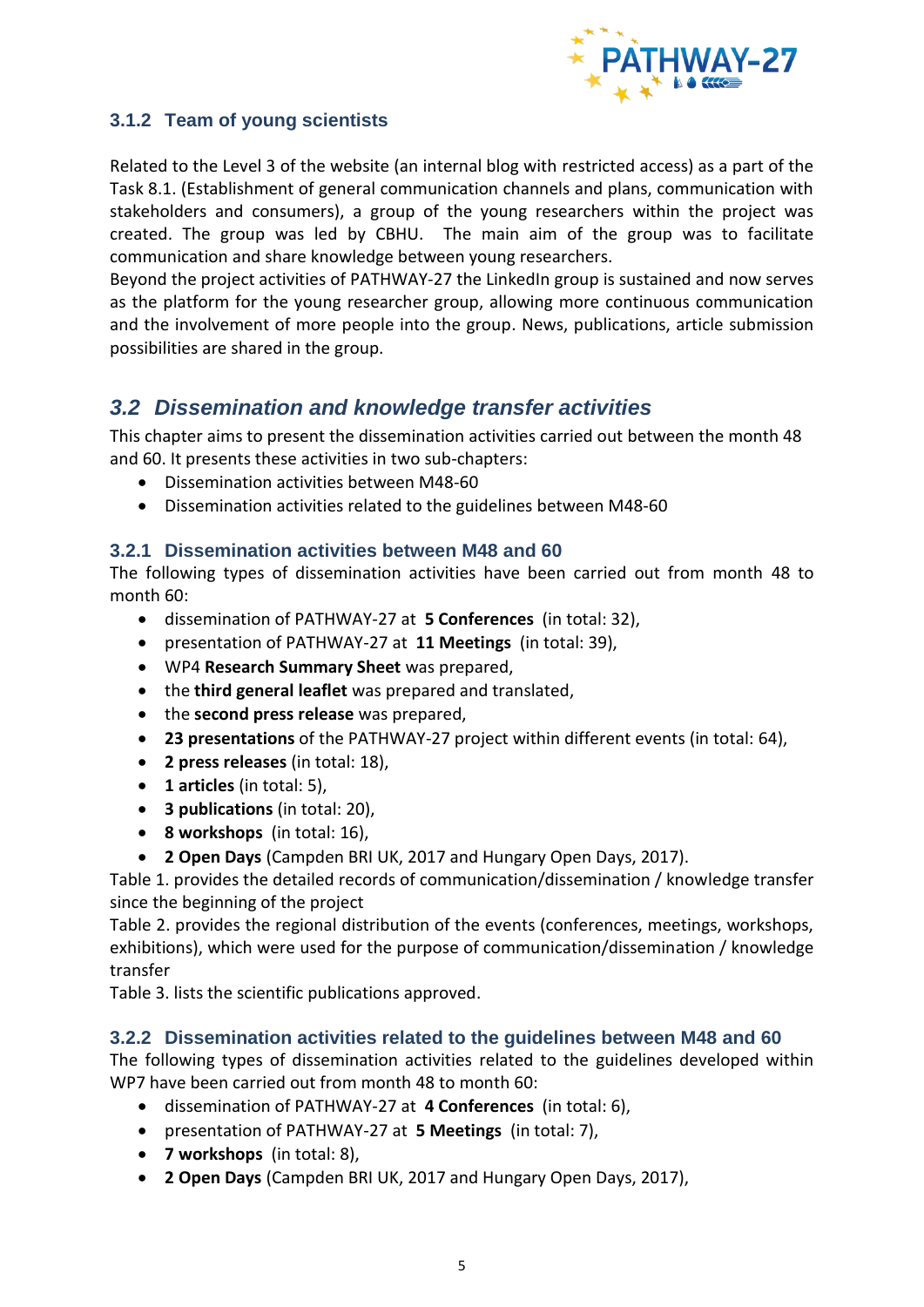

- **10** presentations of the guidelines within different events (in total: 17),
- **short summaries** for the guidelines were prepared and translated.

The major events include:

- 5th International Conference on Foodomics 2018- from Data to Knowledge, 10-12 January, 2018, Cesena, Italy.
- PATHWAY-27 Scientific Guidance Workshop, 21 September 2017, Brussels, Belgium.
- PATHWAY-27 Industry Guidance Workshop 22 September 2017, Brussels, Belgium.
- Campden BRI Member Interest Group Meeting, 4 October 2017, Chipping Campden, UK.

#### **Further dissemination activities are in progress:**

- Scientific publications will be prepared after the evaluation of the results of the large intervention study.
- 2 press articles are in progress. One on the Industry Guidelines and one on the optimization of the clinical study design for assessing the efficacy of functional foods.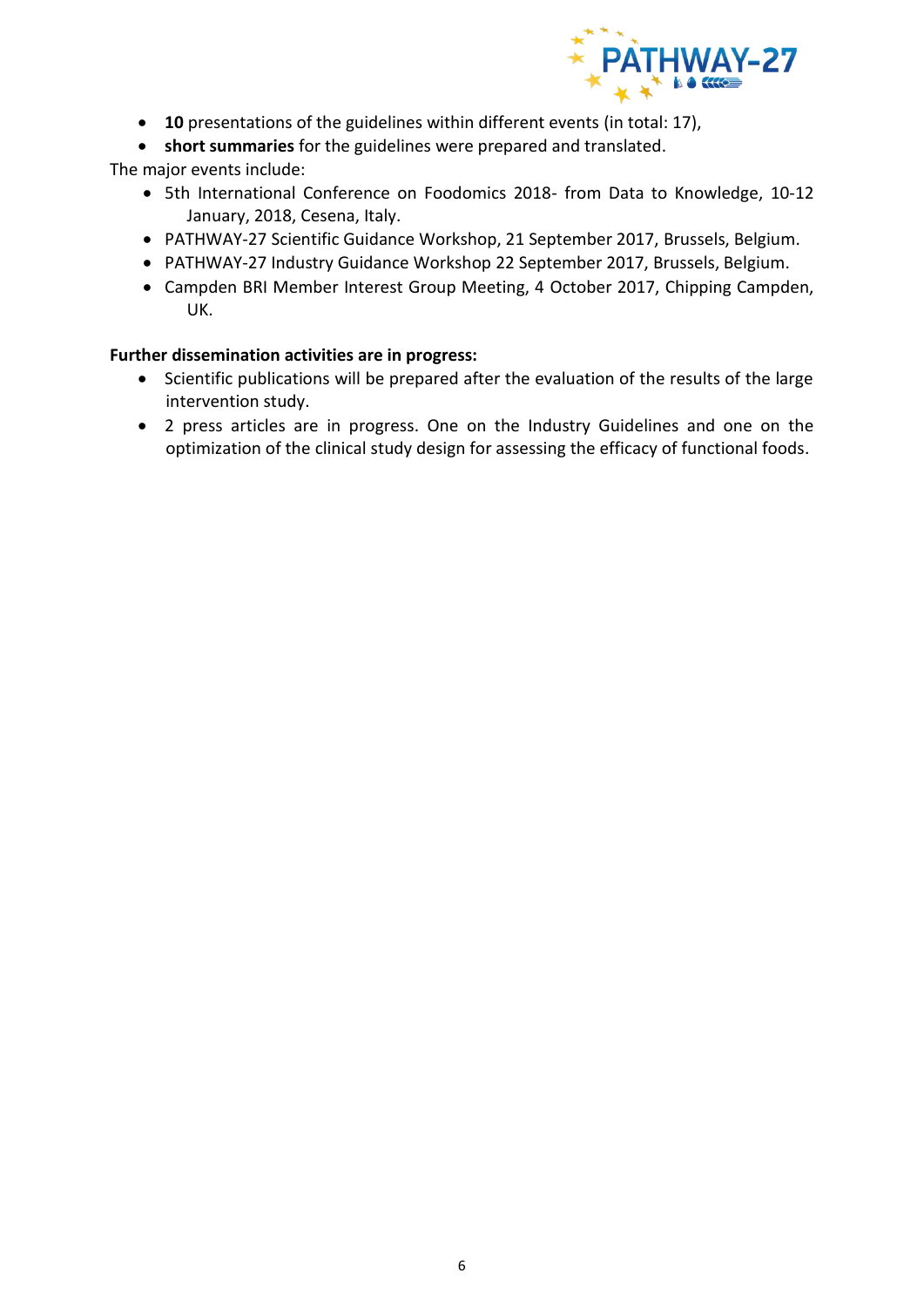| <b>Type</b> | <b>Title</b>                                                                                                                                                   | <b>Date</b> | <b>Place</b>           | <b>Audience</b>                                                                              | <b>Audienc</b><br>e size | <b>Countries</b>    | <b>Main leader</b> | <b>Contributor</b>          |
|-------------|----------------------------------------------------------------------------------------------------------------------------------------------------------------|-------------|------------------------|----------------------------------------------------------------------------------------------|--------------------------|---------------------|--------------------|-----------------------------|
| Article     | Pathway 27 EU bioactive<br>foods project a step<br>closer to health claims<br>guidelines                                                                       | 2017-09-25  | Nutraingredients       | Media                                                                                        | N/A                      | Worldwide           | Convance           | All partners                |
| Conference  | 5th FoodOmics<br><b>International Confernece</b>                                                                                                               | 2018-01-10  | Cesena, Italy          | Higher<br>education/Resear<br>ch                                                             | 150                      | EU,<br>Worldwide    | All Partners       | <b>All Partners</b>         |
| Conference  | International conference<br>on Food Science And<br>Technology                                                                                                  | 2017-11-13  | Rome Italy             | Higher<br>education/Resear<br>ch                                                             | 50                       | Rome Italy          | <b>EGE</b>         | INRA, ABRO,<br><b>UNIBO</b> |
| Conference  | <b>TÉT Platform-Az</b><br>élelmiszerjelölés a<br>fogyasztók szemében és<br>az aktuális szabályozás<br>tükrében - új<br>kezdeményezések a<br>tápértékjelölésben | 2017-07-07  | Budapest,<br>Hungary   | Higher<br>education/Resear<br>ch, Policy makers,<br><b>Civil Society</b>                     | 20                       | Hungary             | <b>CBHU</b>        | N/A                         |
| Conference  | Élelmiszeripari<br>tájékoztató fórum                                                                                                                           | 2017-05-30  | Lébény, Hungary        | Industry, Higher<br>education/Resear<br>ch, Policy makers,<br>Civil Society,<br>Media, Other | 30                       | Hungary             | <b>CBHU</b>        | N/A                         |
| Conference  | XLIX. Konzervipari napok                                                                                                                                       | 2017-05-09  | Nagykőrös,<br>Hungary  | Industry, Policy<br>makers                                                                   | 50                       | Hungary             | <b>CBHU</b>        | N/A                         |
| Exhibition  | <b>ACR Industry Enquete</b>                                                                                                                                    | 2017-10-03  | Vienna, Austria        | Higher<br>education/Resear<br>ch                                                             | 150                      | Austria,<br>Germany | <b>LVA</b>         | n/a                         |
| Exhibition  | Be Curious 2017                                                                                                                                                | 2017-03-25  | University of<br>Leeds | <b>Civil Society</b>                                                                         | 1000                     | UK                  | <b>ULE</b>         | Samantha<br>Sutulic         |

#### **Table 1 Detailed records of communication/dissemination / knowledge transfer**

<span id="page-6-0"></span>PATHWAY-27 - <http://www.pathway27.eu/> *Project funded under the Food, Agriculture and Fisheries, and Biotechnology theme (KBBE)*

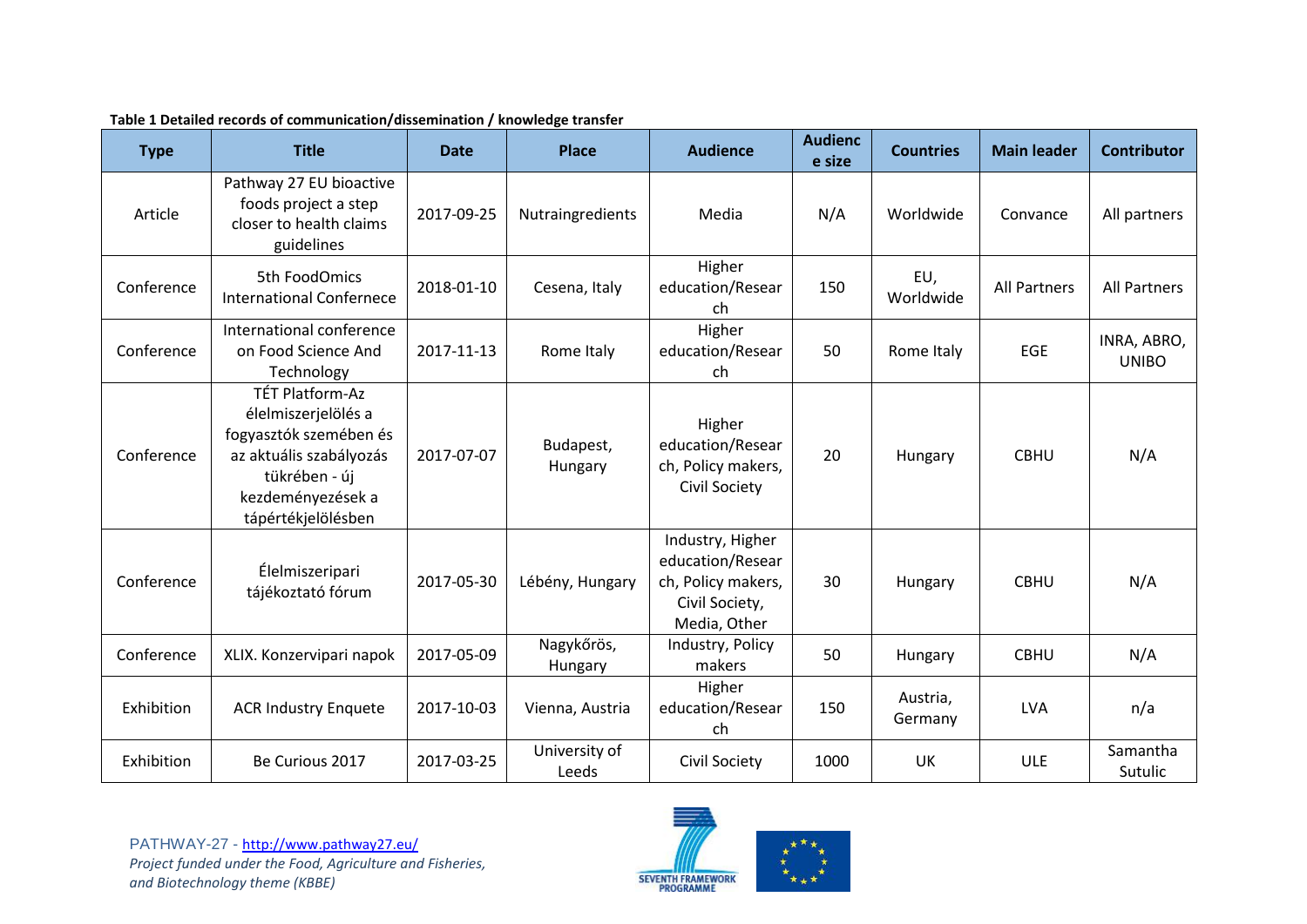

| <b>Type</b> | <b>Title</b>                                                                                                                                                        | <b>Date</b> | <b>Place</b>                                                       | <b>Audience</b>                            | <b>Audienc</b><br>e size | <b>Countries</b>  | <b>Main leader</b> | <b>Contributor</b> |
|-------------|---------------------------------------------------------------------------------------------------------------------------------------------------------------------|-------------|--------------------------------------------------------------------|--------------------------------------------|--------------------------|-------------------|--------------------|--------------------|
| Meeting     | <b>FDE Science Group</b>                                                                                                                                            | 2017-11-28  | Brussels, Belgium                                                  | Industry                                   | 15                       | Europe            | <b>LVA</b>         | <b>CBHU</b>        |
| Meeting     | 22nd Meeting of the<br><b>European Collaboration</b><br>of National Food<br><b>Technology Platforms</b>                                                             | 2017-11-16  | Stiges, Spain                                                      | Industry                                   | 30                       | EU                | <b>CBHU</b>        | N/A                |
| Meeting     | <b>Expert Gremia Baking</b><br>additives                                                                                                                            | 2017-11-08  | Vienna, Austria                                                    | Industry                                   | 15                       | Austria           | <b>LVA</b>         | <b>LVA</b>         |
| Meeting     | <b>Expert Gremia</b><br>Convenience Food                                                                                                                            | 2017-10-17  | Vienna, Austria                                                    | Industry                                   | 20                       | Austria           | <b>LVA</b>         | $\bullet$          |
| Meeting     | Campden BRI MIG                                                                                                                                                     | 2017-10-04  | Chipping<br>Campden, UK                                            | Industry                                   | 20                       | <b>UK</b>         | <b>CBHU</b>        | N/A                |
| Meeting     | Innoskart Cluster<br>Meeting                                                                                                                                        | 2017-09-26  | Budapest,<br>Hungary                                               | Industry                                   | 30                       | Hungary           | <b>CBHU</b>        | N/A                |
| Meeting     | <b>ACR EU Project Circle</b>                                                                                                                                        | 2017-09-21  | Vienna, Austria                                                    | Policy makers                              | 15                       | Austria           | <b>LVA</b>         | n/a                |
| Meeting     | <b>Expert Gremia milling</b><br>industry                                                                                                                            | 2017-09-13  | Vienna, Austria                                                    | Industry                                   | 10                       | Austria           | <b>LVA</b>         | <b>LVA</b>         |
| Meeting     | <b>Expert Group</b><br>Conveneince Food                                                                                                                             | 2017-06-22  | Vienna, Austria                                                    | Industry                                   | 15                       | Austria           | <b>LVA</b>         | <b>LVA</b>         |
| Meeting     | 21st Meeting of the<br><b>National Food</b><br><b>Technology Platforms</b>                                                                                          | 2017-05-26  | Madrid, Spain                                                      | Industry                                   | 30                       | Europe            | <b>CBHU</b>        | N/A                |
| Meeting     | <b>EU MERCI Plenary</b><br>Meeting                                                                                                                                  | 2017-02-24  | Rome                                                               | Higher<br>education/Resear<br>ch           | 70                       | Central<br>Europe | <b>LVA</b>         | <b>LVA</b>         |
| Other       | Poster "Effects of long-<br>term docosahexaenoic<br>acid treatment on<br>epigenetic gene<br>regulation and gene<br>expression in HepG2<br>human liver cancer cells" | 2018-01-10  | 5th International<br>Conference on<br>FoodOmics,<br>Cesena (Italy) | Industry, Higher<br>education/Resear<br>ch | <b>NA</b>                | World             | <b>DKFZ</b>        | <b>DKFZ</b>        |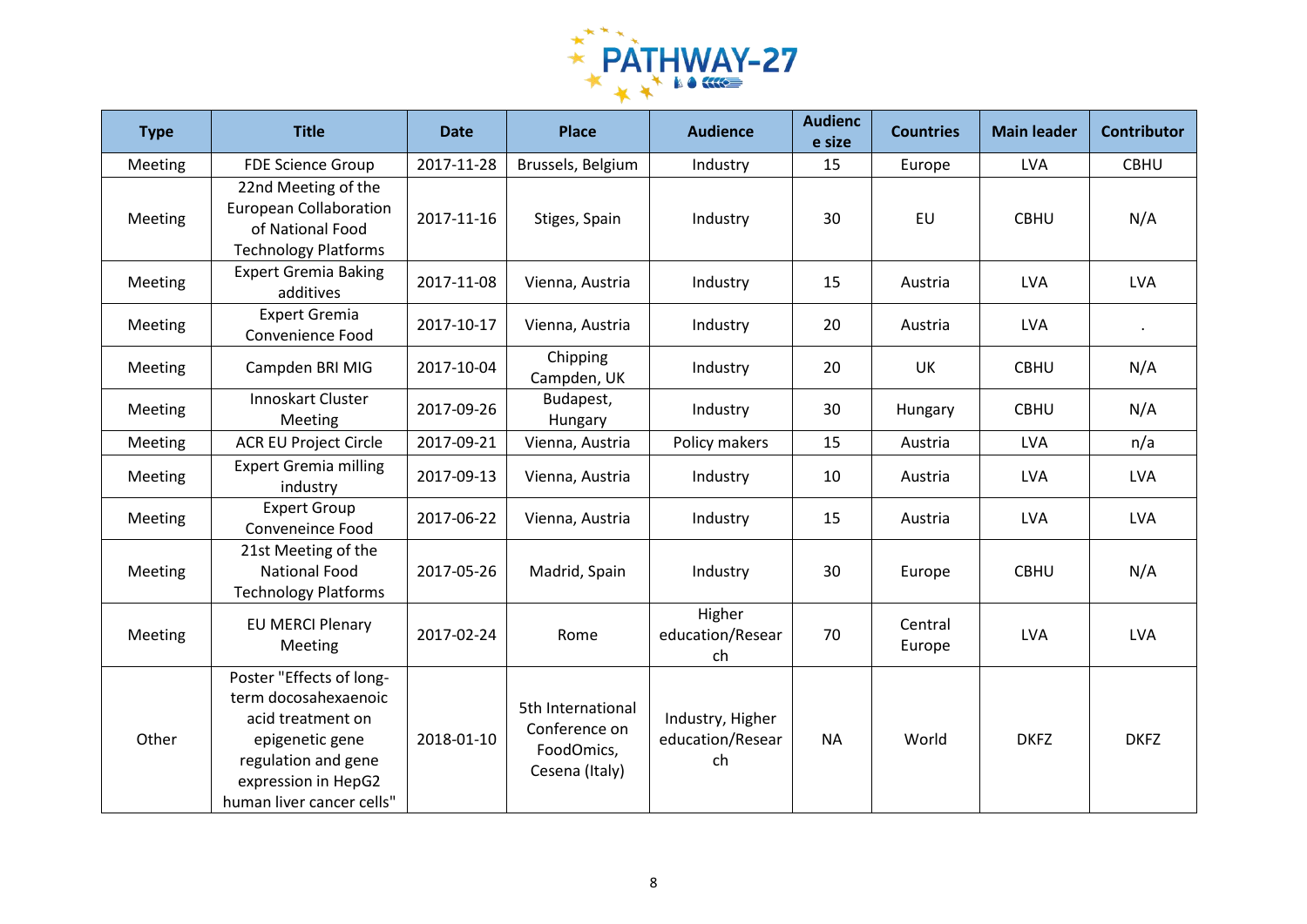

| <b>Type</b>  | <b>Title</b>                                                                                                                      | <b>Date</b> | <b>Place</b>                                                                                         | <b>Audience</b>                                           | <b>Audienc</b><br>e size | <b>Countries</b> | <b>Main leader</b> | <b>Contributor</b>  |
|--------------|-----------------------------------------------------------------------------------------------------------------------------------|-------------|------------------------------------------------------------------------------------------------------|-----------------------------------------------------------|--------------------------|------------------|--------------------|---------------------|
| Other        | Poster "Effect of<br>docosahexaenoic acid<br>(DHA) on epigenetic gene<br>regulation in adipocytes."                               | 2018-01-10  | 5th International<br>Conference on<br>FoodOmics,<br>Cesena (Italy)                                   | Industry, Higher<br>education/Resear<br>ch                | <b>NA</b>                | World            | <b>DKFZ</b>        | <b>DKFZ</b>         |
| Other        | Poster "Effects of food<br>matrix on bio-<br>accessibility of<br>docosahexaenoic acid<br>(DHA)"                                   | 2018-01-10  | 5th International<br>Conference on<br>FoodOmics,<br>Cesena (Italy)                                   | Industry, Higher<br>education/Resear<br>ch                | N/A                      | World            | <b>UNIBO</b>       |                     |
| Other        | Poster "Transcriptomics<br>analysis of hepatic<br>responses to DHA,<br>propionate, and<br>protocatechuic acid<br>supplementation" | 2018-01-10  | 5th International<br>Conference on<br>FoodOmics,<br>Cesena (Italy)                                   | Industry, Higher<br>education/Resear<br>ch                | N/A                      | World            | <b>UNIBO</b>       | SDU, DKFZ           |
| Other        | Poster                                                                                                                            | 2017-11-20  | <b>National Congress</b><br>of the Italian<br>Society of Human<br>Nutrition (SINU),<br>Turin (Italy) | Industry, Higher<br>education/Resear<br>ch, Policy makers | N/A                      | Italy            | <b>UNIBO</b>       |                     |
| Other        | Campden BRI Open Day                                                                                                              | 2017-06-07  | Chipping<br>Campden, UK                                                                              | Industry                                                  | 500                      | EU               | <b>CBHU</b>        | <b>IFN</b>          |
| Presentation | PATHWAY-27 Industry<br>Guidelines and<br>Recommendations for<br>Developing Products with<br><b>Health Claims</b>                  | 2018-01-11  | 5th FoodOmics,<br>Cesena, Italy                                                                      | Higher<br>education/Resear<br>ch, Other                   | 150                      | EU,<br>worldwide | <b>CBHU</b>        | <b>All Partners</b> |
| Presentation | Guidelines for the<br>scientific substantiation<br>of health claims on<br>bioactive-enriched foods                                | 2018-01-10  | 5th FoodOmics;<br>Cesena, Italy                                                                      | Higher<br>education/Resear<br>ch                          | 150                      | EU,<br>worldwide | <b>ILSI</b>        | WP7                 |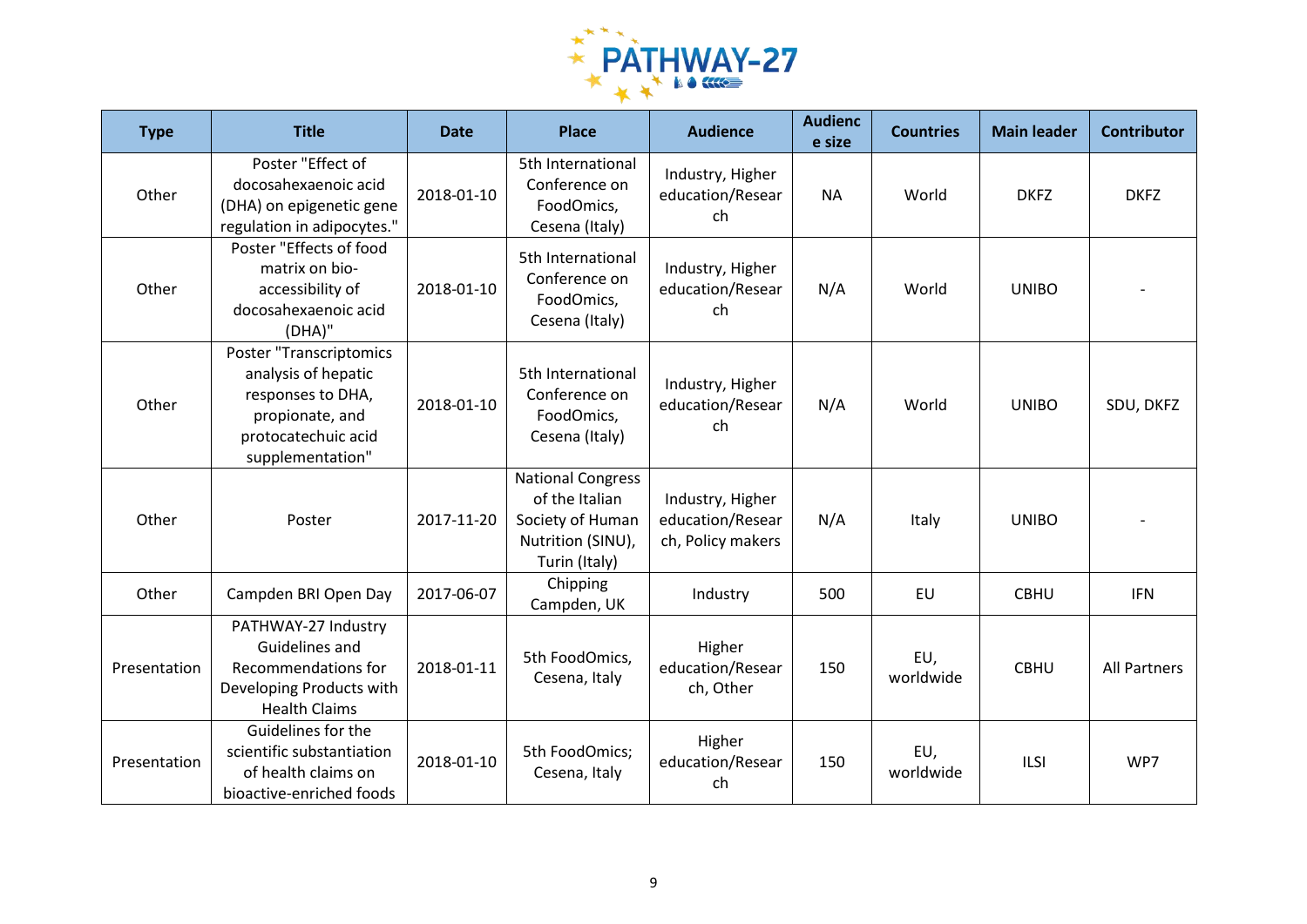

| <b>Type</b>  | <b>Title</b>                                                                                                                                     | <b>Date</b> | <b>Place</b>                                                       | <b>Audience</b>                              | <b>Audienc</b><br>e size | <b>Countries</b> | <b>Main leader</b> | <b>Contributor</b> |
|--------------|--------------------------------------------------------------------------------------------------------------------------------------------------|-------------|--------------------------------------------------------------------|----------------------------------------------|--------------------------|------------------|--------------------|--------------------|
| Presentation | Evaluating the effect of<br>DHA-anthocyanin<br>supplementation on the<br>odor profile of pancakes<br>by means of machine<br>olfaction technology | 2018-01-10  | 5th International<br>Conference on<br>FoodOmics,<br>Cesena (Italy) | Higher<br>education/Resear<br>ch             | N/A                      | World            | <b>ADX</b>         | UNIBO, INRA        |
| Presentation | Adatmenedzsment és<br>biostatisztikai kihívások a<br>PATHWAY-27projektben                                                                        | 2017-12-12  | Campden BRI<br>Hungary Open<br>Day- Final Hun<br>Workshop          | Industry, Policy<br>makers, Civil<br>Society | 60                       | Hungary          | <b>ADWR</b>        | N/A                |
| Presentation | Tej-és tojásalapú<br>termékek fejlesztése és<br>gyártása a PATHWAY-27<br>projektben                                                              | 2017-12-12  | Campden BRI<br>Hungary Open<br>Day- Final Hun<br>Workshop          | Industry, Policy<br>makers, Civil<br>Society | 60                       | Hungary          | <b>ADX</b>         | N/A                |
| Presentation | Fogyasztói és érzékszervi<br>vizsgálatok speciális<br>elemei az egészséges<br>táplálkozást szolgáló<br>termékek fejlesztése<br>során             | 2017-12-12  | Campden BRI<br>Open Day-Final<br>Workshop                          | Industry, Policy<br>makers, Civil<br>Society | 60                       | Hungary          | <b>CBHU</b>        | N/A                |
| Presentation | Jogszabályok áttekintése<br>a termék összetételétől a<br>vállalkozás<br>önellenőrzéséig                                                          | 2017-12-12  | Campden BRI<br>Hungary Open<br>Day-Final<br>Hungarian<br>workshop  | Policy makers,<br><b>Civil Society</b>       | 60                       | Hungary          | <b>CBHU</b>        | n/A                |
| Presentation | PATHWAY-27-Ipari<br>útmutató az egészségre<br>vonatkozó állítással<br>ellátott termékek<br>fejlesztéséhez                                        | 2017-12-12  | Campden BRI<br>Hungary open<br>Day-Final Hun<br>Workshop           | Industry, Policy<br>makers, Civil<br>Society | 60                       | Hungary          | <b>CBHU</b>        | N/A                |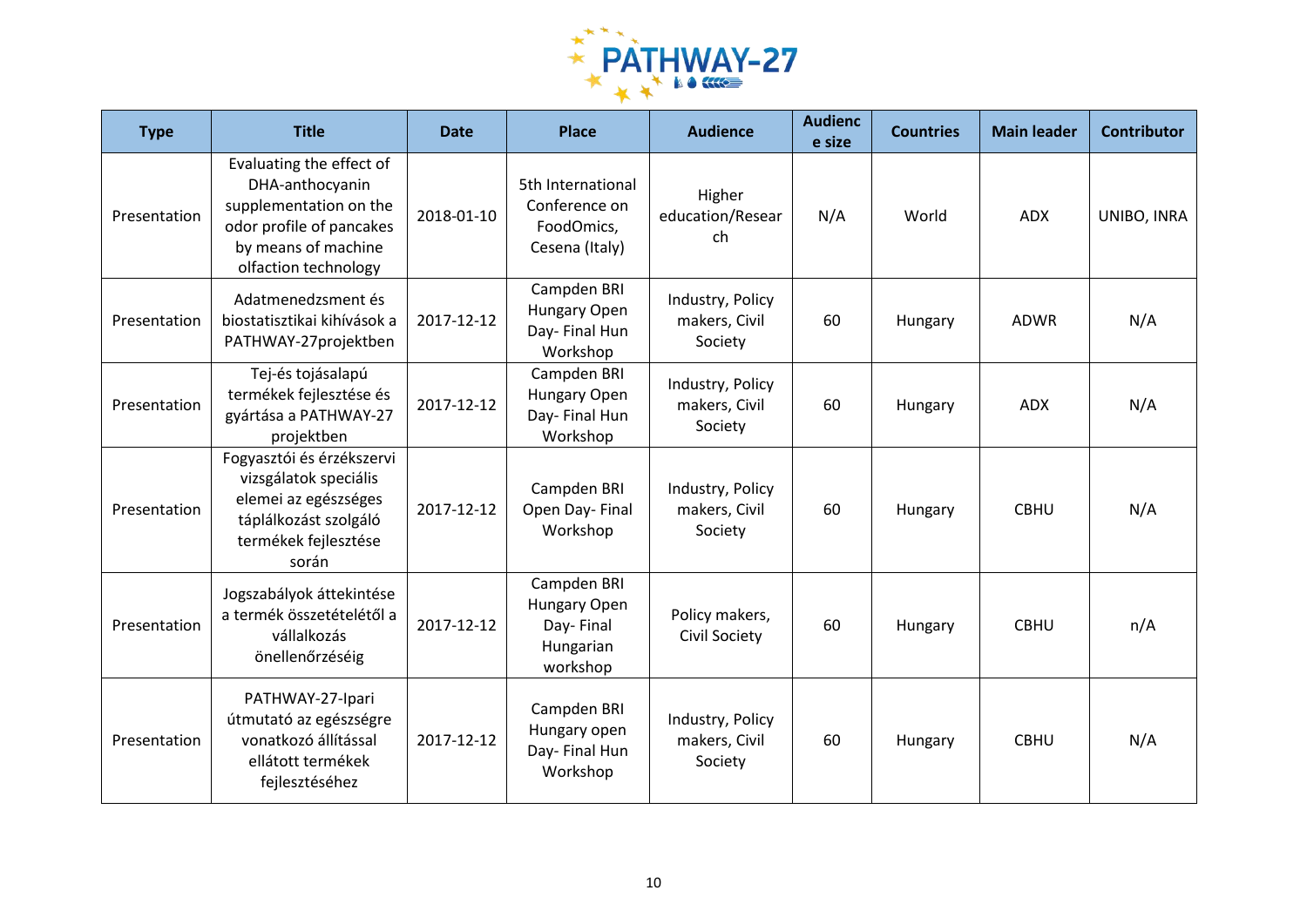

| <b>Type</b>  | <b>Title</b>                                                                                                                                                                                                                       | <b>Date</b> | <b>Place</b>                                                                                                                                                                     | <b>Audience</b>                                           | <b>Audienc</b><br>e size | <b>Countries</b> | <b>Main leader</b> | <b>Contributor</b>                                      |
|--------------|------------------------------------------------------------------------------------------------------------------------------------------------------------------------------------------------------------------------------------|-------------|----------------------------------------------------------------------------------------------------------------------------------------------------------------------------------|-----------------------------------------------------------|--------------------------|------------------|--------------------|---------------------------------------------------------|
| Presentation | Food bioactives and their<br>metabolites: effects on<br>transcriptome in cultured<br>hepatic cells<br>[Componenti bioattivi<br>degli alimenti e loro<br>metaboliti: effetti sul<br>trascrittoma in cellule<br>epatiche in coltura] | 2017-11-20  | <b>National Congress</b><br>of the Italian<br>Society of Human<br>Nutrition (SINU),<br>Turin (Italy)                                                                             | Industry, Higher<br>education/Resear<br>ch, Policy makers | N/A                      | Italy            | <b>UNIBO</b>       | SDU, DKFZ                                               |
| Presentation | PATHWAY-27- Pivotal<br>Assessment of The<br>effects of bioactives on<br>Health and Wellbeing.<br>From human genoma to<br>food industry- Industry<br>Guidelines on products<br>with health claims                                   | 2017-11-16  | 22nd Meeting of<br>the European<br>Collaboration of<br><b>National Food</b><br>Technology<br>Platforms                                                                           | Industry                                                  | 30                       | EU               | CBHU, LVA          | LVA, CBHU                                               |
| Presentation | <b>EHEDG</b> national<br>Workshop                                                                                                                                                                                                  | 2017-11-10  | Vienna, Austria                                                                                                                                                                  | Industry                                                  | 85                       | Austria          | LVA                | n/a                                                     |
| Presentation | Project PATHWAY-27 as<br>an example of how<br>obtain and demonstrate<br>the beneficial effect of<br>bioactive enriched food:                                                                                                       | 2017-10-04  | Spanish Food For<br>Life Platform.<br>Madrid (meeting<br>of the group Food<br>and Health at the<br>Spanish Ministry<br>of Agriculture and<br>Fisheries, Food<br>and Environment) | Industry                                                  | 50-100                   | Spain            | ainia              | Unibo,<br>Campden<br><b>BRI Hungary,</b><br><b>ILSI</b> |
| Presentation | Introduction of the<br><b>Industry Guidance Paper</b>                                                                                                                                                                              | 2017-10-04  | Campden BRI<br>MIG, Chipping<br>Campden, UK                                                                                                                                      | Industry                                                  | 15                       | UK               | <b>CBHU</b>        | N/A                                                     |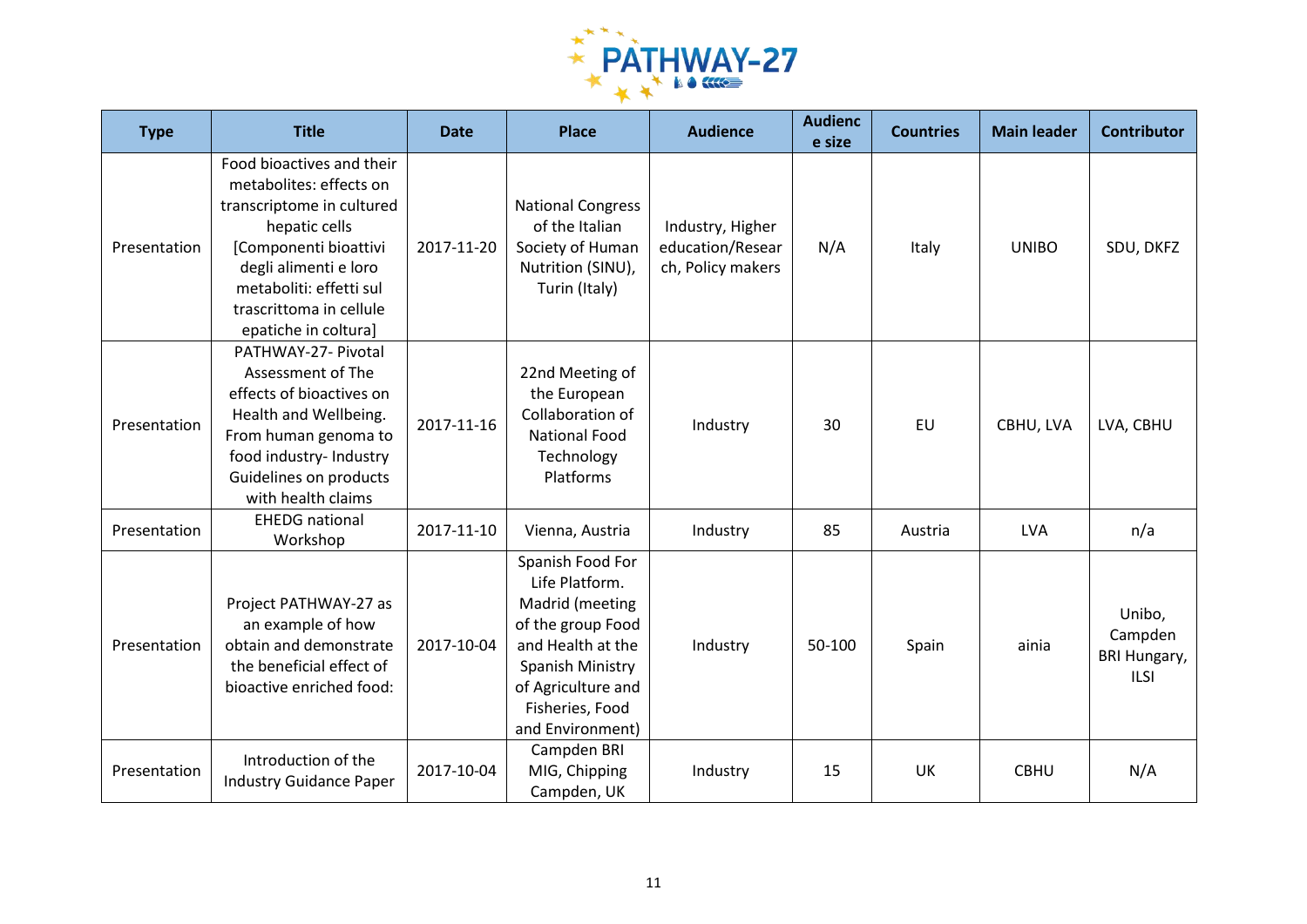

| <b>Type</b>  | <b>Title</b>                                                                                                                                               | <b>Date</b> | <b>Place</b>                                                    | <b>Audience</b>            | <b>Audienc</b><br>e size | <b>Countries</b>                          | <b>Main leader</b> | <b>Contributor</b> |
|--------------|------------------------------------------------------------------------------------------------------------------------------------------------------------|-------------|-----------------------------------------------------------------|----------------------------|--------------------------|-------------------------------------------|--------------------|--------------------|
| Presentation | Az élelmiszerekkel<br>kapcsolatos állítások<br>igazolása és a PATHWAY-<br>27 pályázat                                                                      | 2017-09-26  | Innoskart Cluster<br>Meeting                                    | Industry                   | 30                       | Hungary                                   | <b>CBHU</b>        | N/A                |
| Presentation | <b>LVA Summer School</b>                                                                                                                                   | 2017-09-14  | Strobl, Austria                                                 | Industry                   | 20                       | Austria                                   | <b>LVA</b>         | n/a                |
| Presentation | Working group at Copa<br>Cogeca                                                                                                                            | 2017-06-27  | <b>Brussels</b>                                                 | Industry                   | 35                       | Europe                                    | <b>LVA</b>         | <b>LVA</b>         |
| Presentation | <b>FIAA Annual Welcome</b><br>Fair                                                                                                                         | 2017-05-30  | Vienna                                                          | Industry                   | 300                      | Austria and<br>neighbourin<br>g countries | <b>LVA</b>         | <b>LVA</b>         |
| Presentation | Industry Guidelines on<br>products with health<br>claims                                                                                                   | 2017-05-26  | 21st Meeting of<br>the National Food<br>Technology<br>Platforms | Industry                   | 30                       | Europe                                    | <b>CBHU</b>        | N/A                |
| Presentation | <b>Hungarian Consultation</b><br>on the Industry<br>Guidelines                                                                                             | 2017-05-09  | Budapest,<br>Hungary                                            | Industry, Policy<br>makers | 13                       | Hungary                                   | <b>CBHU</b>        | N/A                |
| Presentation | Tápérték adatbázisok és<br>az egészségre vonatkozó<br>állításokat tartalmazó<br>élelmiszerek<br>fejlesztésének európai<br>ipari útmutatója<br>(PATHWAY-27) | 2017-05-09  | XLIX. Konzervipari<br>Napok,<br>Nagykőrös<br>Hungary            | Industry, Policy<br>makers | 50                       | Hungary                                   | <b>CBHU</b>        | N/A                |
| Presentation | FIAA chairmen<br>conference                                                                                                                                | 2017-04-06  | Vienna, Austria                                                 | Industry                   | 35                       | Austria                                   | <b>LVA</b>         | <b>LVA</b>         |
| Presentation | Directorate Sweets and<br>Confectionary Industry                                                                                                           | 2017-04-04  | Vienna, Austria                                                 | Industry                   | 25                       | Austria                                   | <b>LVA</b>         | $\bullet$          |
| Presentation | <b>ACR SPL meeting</b>                                                                                                                                     | 2017-01-18  | Vienna                                                          | Other                      | 15                       | Austria                                   | <b>LVA</b>         | <b>LVA</b>         |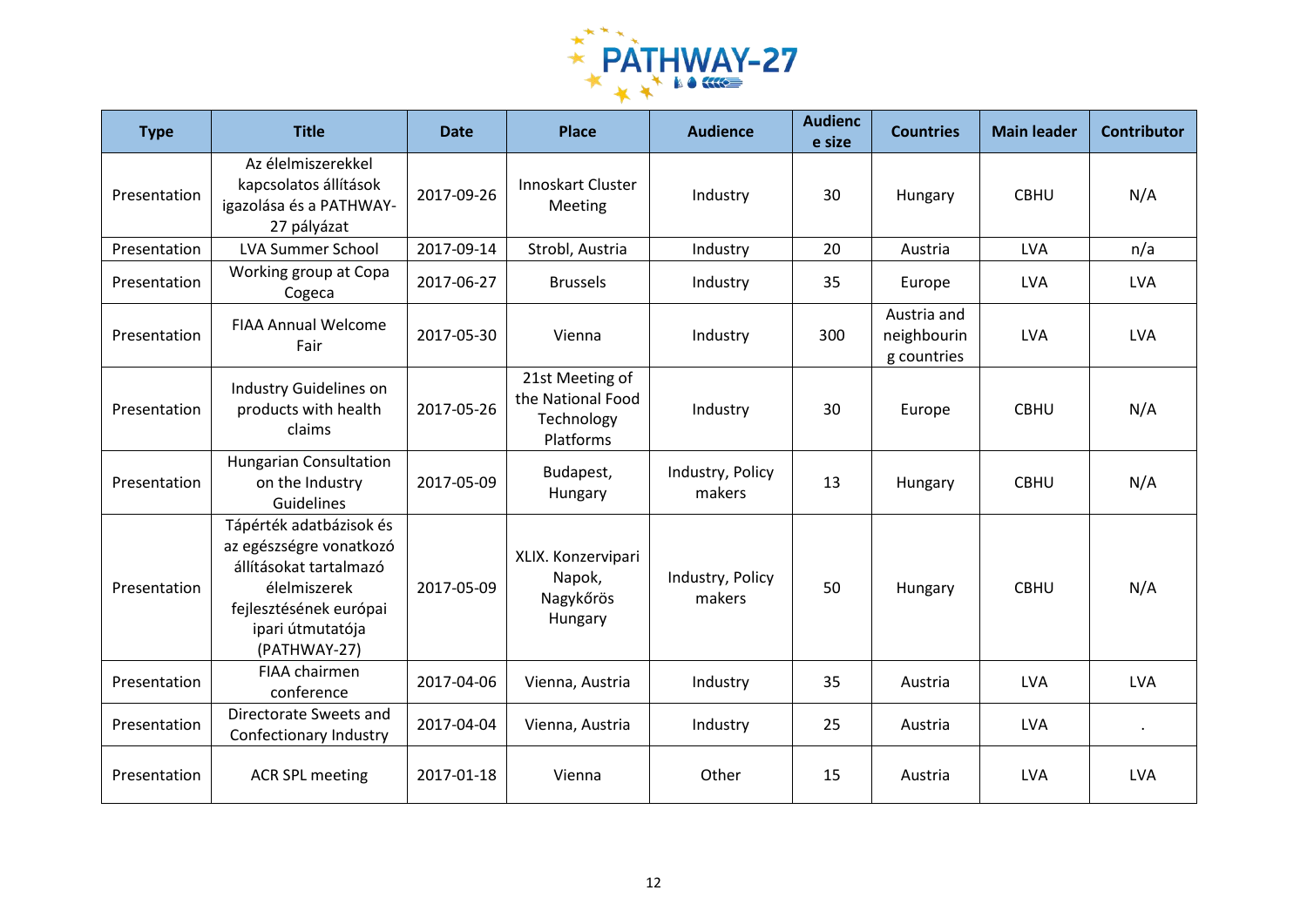

| <b>Type</b>        | <b>Title</b>                                                                                                                      | <b>Date</b> | <b>Place</b>                                                                                                                                                              | <b>Audience</b>                                                                              | <b>Audienc</b><br>e size | <b>Countries</b>       | <b>Main leader</b> | <b>Contributor</b>     |
|--------------------|-----------------------------------------------------------------------------------------------------------------------------------|-------------|---------------------------------------------------------------------------------------------------------------------------------------------------------------------------|----------------------------------------------------------------------------------------------|--------------------------|------------------------|--------------------|------------------------|
| Press release      | Érdeklődik az egészségre<br>vonatkozó állítással<br>rendelőző termékek<br>fejlesztés iránt? A<br>PATHWAY-27 segít<br>Önnek!       | 2018-01-29  | http://ots.mti.hu/<br>hirek/133739/erd<br>eklodik_az_egesz<br>segre_vonatkozo<br>_allitassal_rendel<br>ozo_termekek_fej<br>lesztes_irant_a_p<br>athway-<br>27_segit_onnek | Industry, Higher<br>education/Resear<br>ch, Policy makers,<br>Civil Society,<br>Media, Other | N/A                      | Hungary                | <b>CBHU</b>        | N/A                    |
| Press release      | https://www.nak.hu/aga<br>zati-<br>hirek/elelmiszeripar/150-<br>gabona-<br>edessegipar/95533-a-<br>termekfejlesztes-uj-<br>iranya | 2017-11-30  | Élelmiszer online                                                                                                                                                         | Industry, Media                                                                              | Élelmisz<br>er online    | Hungary                | <b>CBHU</b>        | N/A                    |
| Project<br>meeting | 5th Annual Meeting                                                                                                                | 2018-01-09  | Cesena, Italy                                                                                                                                                             | Other                                                                                        | 30                       | All project<br>Partner | <b>UNIBO</b>       | All project<br>Partner |
| Project<br>meeting | 4th Annual Meeting                                                                                                                | 2017-03-13  | Karlsrue,<br>Germany                                                                                                                                                      | Other                                                                                        | 30                       | All project<br>Partner | <b>MRI</b>         | All project<br>Partner |
| Web                | EFAD newsflash-<br>12.10.2017                                                                                                     | 2017-10-12  | http://mailchi.mp<br>/2f45d91d0de5/e<br>fad-newsflash-12-<br>october-<br>2017?e=1a2cf1d9<br>d7                                                                            | Industry, Higher<br>education/Resear<br>ch                                                   | n/a                      | <b>EU</b>              | Unibo              | N/A                    |
| Web                | Foodlab (Erasmus+<br>project) Innofood<br>database                                                                                | 2017-02-21  | http://innofood-<br>db.eu/frontpage                                                                                                                                       | Industry, Higher<br>education/Resear<br>ch                                                   | N/A                      | EU                     | <b>CBHU</b>        | N/A                    |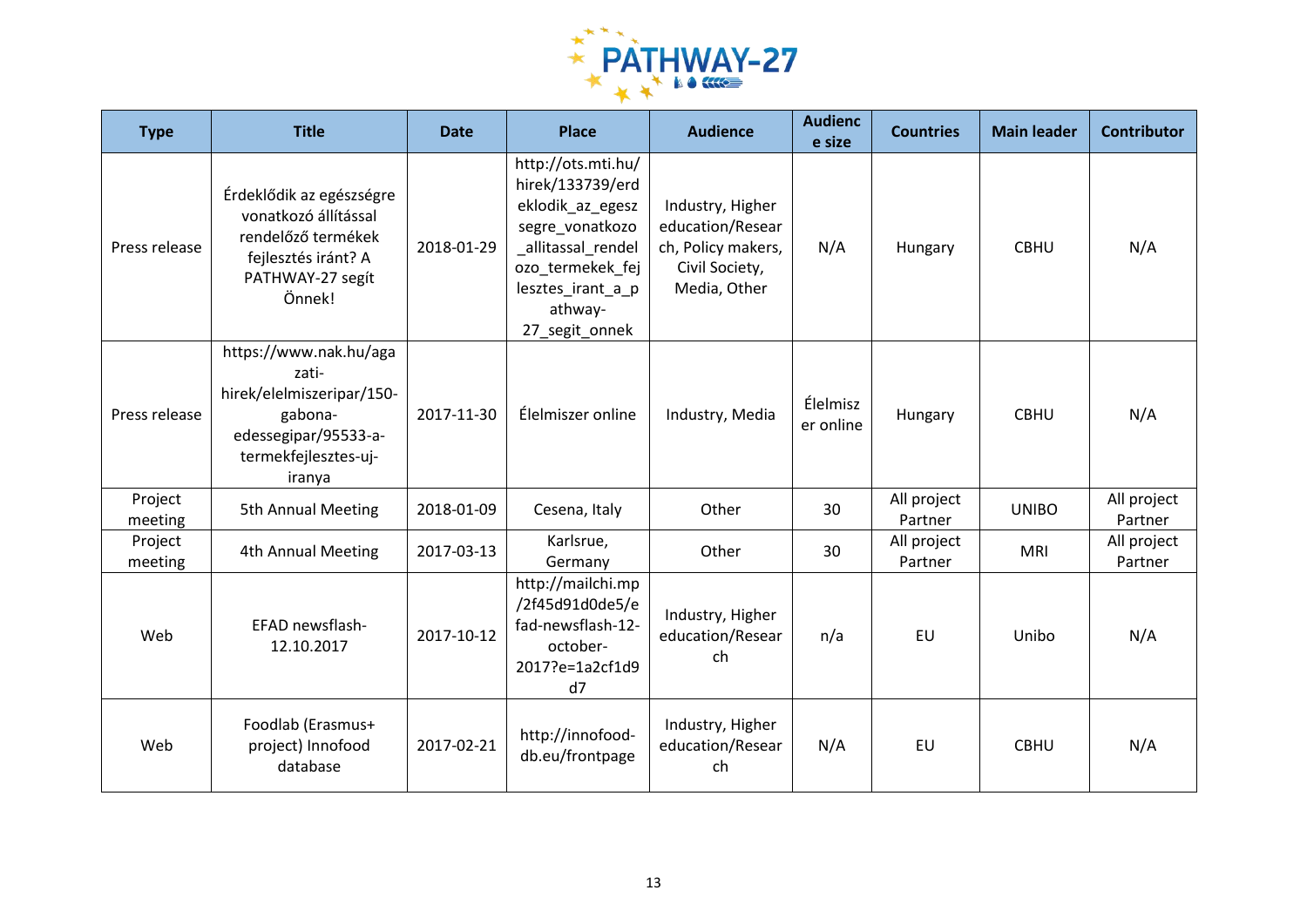

| <b>Type</b> | <b>Title</b>                                                                                                                       | <b>Date</b> | <b>Place</b>         | <b>Audience</b>                                           | <b>Audienc</b><br>e size | <b>Countries</b> | <b>Main leader</b> | <b>Contributor</b>  |
|-------------|------------------------------------------------------------------------------------------------------------------------------------|-------------|----------------------|-----------------------------------------------------------|--------------------------|------------------|--------------------|---------------------|
| Workshop    | AZ EGÉSZSÉGRE<br>VONATKOZÓ<br>ÁLLÍTÁSOKAT<br>TARTALMAZÓ<br>ÉLELMISZEREK<br>FEJLESZTÉSE" című<br>útmutató ismertetésére             | 2017-11-28  | Budapest,<br>Hungary | Industry, Policy<br>makers                                | 36                       | Hungary          | <b>CBHU</b>        | N/A                 |
| Workshop    | PATHWAY-27-AZ<br>EGÉSZSÉGRE<br>VONATKOZÓ<br>ÁLLÍTÁSOKAT<br>TARTALMAZÓ<br>ÉLELMISZEREK<br>FEJLESZTÉSE" című<br>útmutató ismertetése | 2017-11-15  | Budapest,<br>Hungary | Policy makers,<br>Industry                                | 32                       | Hungary          | <b>CBHU</b>        | N/A                 |
| Workshop    | Egészségre vonatkozó<br>állításokat tartalmazó<br>élelmiszerek fejlesztése c.<br>útmutató bemutatása                               | 2017-11-15  | Budapest,<br>Hungary | Industry                                                  | 36                       | Hungary          | <b>CBHU</b>        | N/A                 |
| Workshop    | <b>Industry Guidance</b><br>Workshop                                                                                               | 2017-09-22  | Brussels, Belgium    | Industry, Higher<br>education/Resear<br>ch, Policy makers | 45                       | EU               | <b>CBHU</b>        | <b>All Partners</b> |
| Workshop    | <b>Scientific Guidance</b><br>Workshop                                                                                             | 2017-09-21  | Brussels, Belgium    | Industry, Higher<br>education/Resear<br>ch, Policy makers | 45                       | EU               | <b>ILSI Europe</b> | <b>All Partners</b> |
| Workshop    | Élelmiszeripari<br>tájékoztató fórum                                                                                               | 2017-05-30  | Lébény, Hungary      | Industry                                                  | 32                       | Hungary          | <b>CBHU</b>        | N/A                 |
| Workshop    | PATHWAY-27 National<br>Consultation on the<br><b>Industry Guidelines</b>                                                           | 2017-05-09  | Budapest,<br>Hungary | Industry, Policy<br>makers                                | 13                       | Hungary          | <b>CBHU</b>        | N/A                 |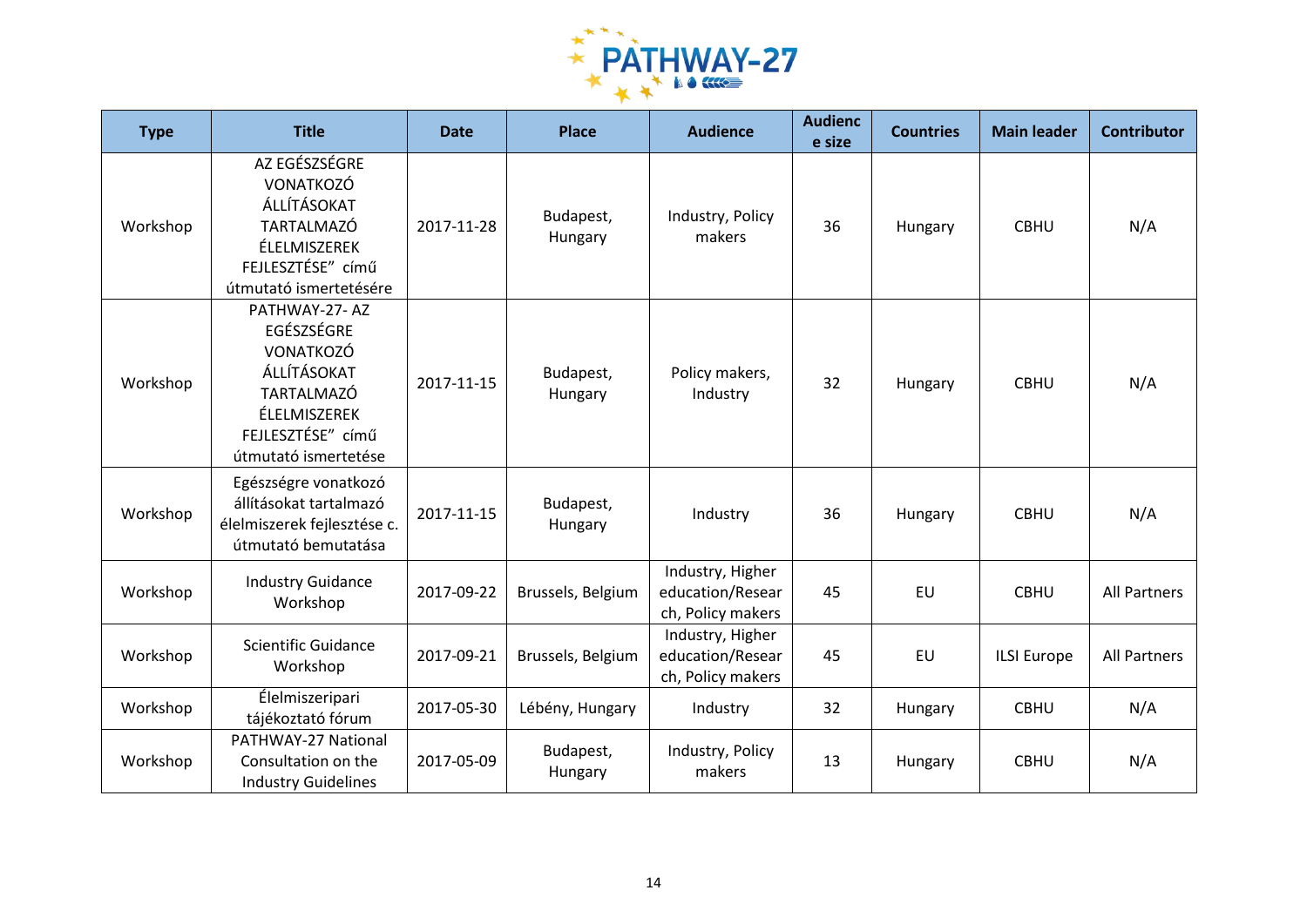

| Table 2: The regional distribution of the events (conference, meeting, workshop, exhibition and open day) with the number of approximately number of participants |  |  |  |  |
|-------------------------------------------------------------------------------------------------------------------------------------------------------------------|--|--|--|--|
|-------------------------------------------------------------------------------------------------------------------------------------------------------------------|--|--|--|--|

<span id="page-14-0"></span>

|                                           | <b>Location</b>                 |                                             |                          |              |                |  |
|-------------------------------------------|---------------------------------|---------------------------------------------|--------------------------|--------------|----------------|--|
| <b>Events</b>                             | <b>Western</b><br><b>Europe</b> | <b>Central and</b><br><b>Eastern Europe</b> | <b>South Europe</b>      | <b>Other</b> | <b>Total</b>   |  |
| Conference / approx. No. of<br>guests     | 2/>200                          | 3/100                                       |                          |              | 5/>300         |  |
| Meeting / approx. No. of<br>participants  | 10/>240                         | 1/30                                        |                          |              | 11 / > 240     |  |
| Workshop / approx. No. of<br>participants | 2/90                            | 6/>240                                      |                          |              | 8/330          |  |
| Open Day/approx. No. of<br>participants   | $1/$ >500                       | 1/60                                        | $\overline{\phantom{a}}$ |              | $2/$ > 560     |  |
| In Total                                  | 15 / > 1030                     | 11/430                                      |                          |              | $26$ /> $1460$ |  |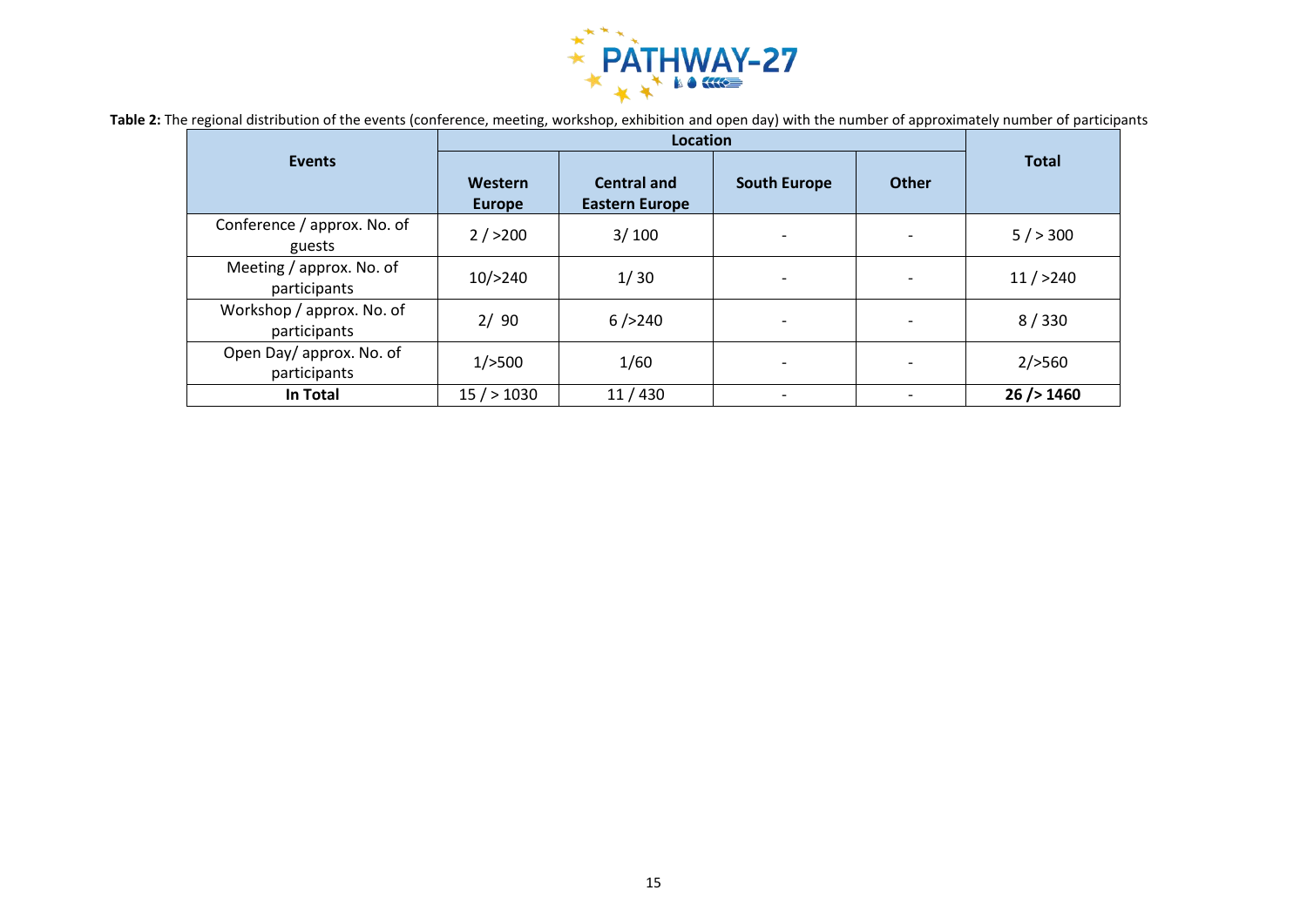

#### **Table 3: Approved scientific publications between M48-M60**

<span id="page-15-0"></span>

| ID           | <b>Title</b>                                                                                                                                 | <b>First author</b>     | Other authors                                                                                                                                                                                        | <b>Publicatio</b><br>n type                                                                      | Target/place                     | <b>Submitte</b><br>d                 | <b>Status</b>    | Date of<br>submissio<br>$\mathsf{n}$ |
|--------------|----------------------------------------------------------------------------------------------------------------------------------------------|-------------------------|------------------------------------------------------------------------------------------------------------------------------------------------------------------------------------------------------|--------------------------------------------------------------------------------------------------|----------------------------------|--------------------------------------|------------------|--------------------------------------|
| $\mathbf{1}$ | Evidence of a DHA<br>signature in the<br>lipidome and<br>metabolome of human<br>hepatocytes                                                  | V. Ghini<br>(GIOTTO)    | Mattia Di Nunzio,<br>Leonardo Tenori,<br>Veronica Valli, Francesca<br>Danesi, Francesco<br>Capozzi, Claudio<br>Luchinat, Alessandra<br>Bordoni                                                       | Research<br>article                                                                              | Higher<br>education/Rese<br>arch | <b>YES</b>                           | Int. J. Mol. Sci |                                      |
| 2            | Is cytotoxicity a<br>determinant of the<br>different in vitro and in<br>vivo effects of<br>bioactives?                                       | M. Di Nunzio<br>(Unibo) | Veronica Valli, Lidia<br>Tomás-Cobos, Teresa<br>Tomás-Chisbert, Lucía<br>Murgui-Bosch, Francesca<br>Danesi, Alessandra<br>Bordoni                                                                    | Research<br>article                                                                              | Higher<br>education/Rese<br>arch | <b>YES</b>                           | In preparation   |                                      |
|              | The food matrix affects<br>the anthocyanin profile<br>of fortified egg and<br>dairy matrices during<br>processing and in vitro<br>digestion. | Didier Dupont           | Pineda-Vadillo C, Nau F,<br>Guerin-Dubiard C, Jardin<br>J, Lechevalier V, Sanz-<br>Buenhombre M,<br>Guadarrama A, Tóth T,<br>Csavajda É, Hingyi H,<br>Karakaya S, Sibakov J,<br>Capozzi F, Bordoni A | Food<br>Chem.<br>2017 Jan<br>1;214:486-<br>96. doi:<br>$10.1016$ /j.f<br>oodchem.2<br>016.07.049 | Journal paper                    | Higher<br>educatio<br>n/Resear<br>ch | Yes              | Approved                             |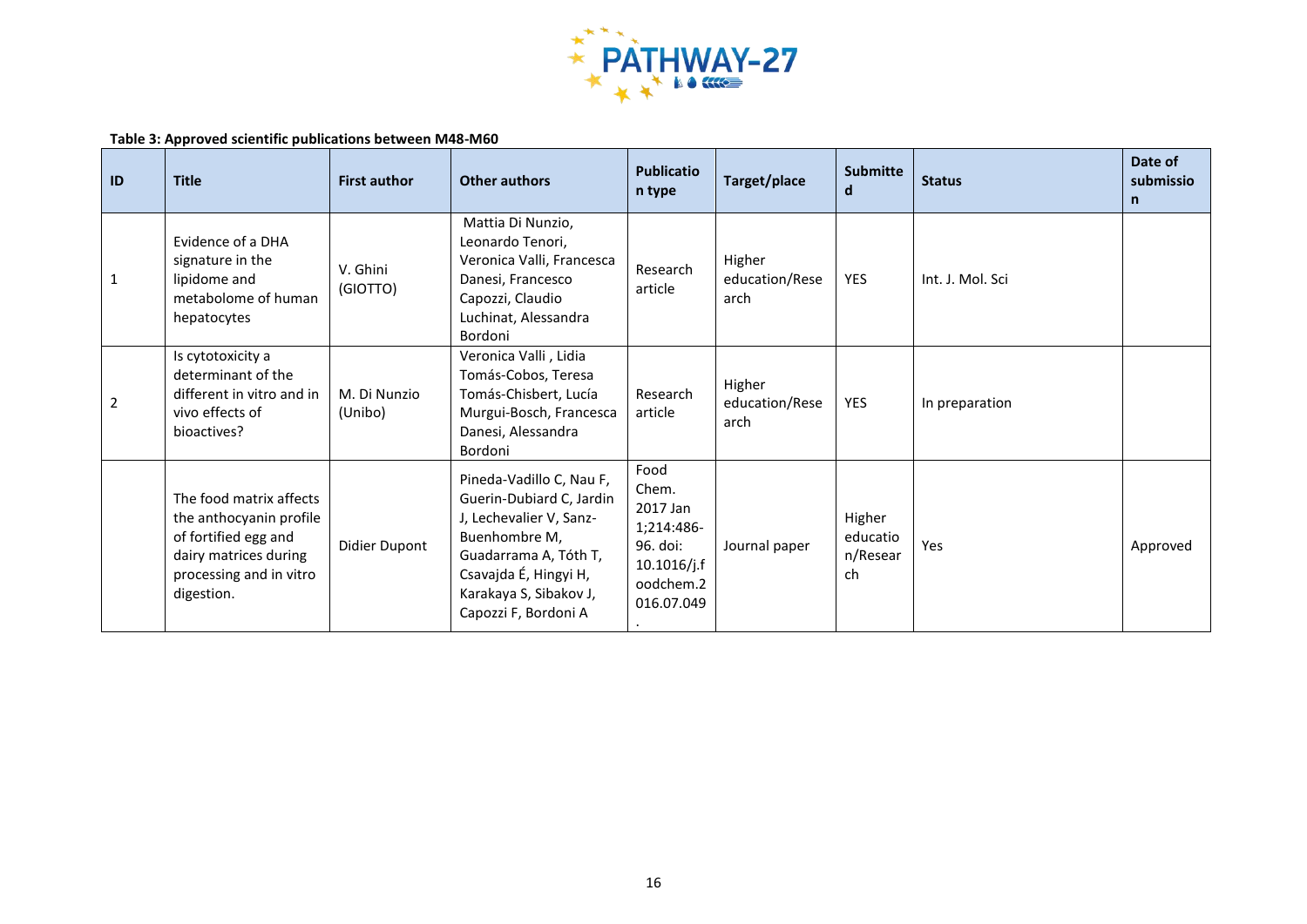# <span id="page-16-0"></span>**4 Summary**

Between M1 and 60, the dissemination activities have been performed successfully. In correspondence to the DoW, the following activities have been performed

- General communication tools
	- o Website was created [\(http://pathway27.eu/\)](http://pathway27.eu/)
	- o 2 press releases were prepared
	- o 2 project articles were prepared.
	- o Research summary sheets were prepared for all work packages
	- o 3 project leaflets were prepared
	- o In total 20 scientific publications were prepared
- The results of the project, and the Guidelines were presented at several international and national events reaching the defined target groups of the PATHWAY-27 project.



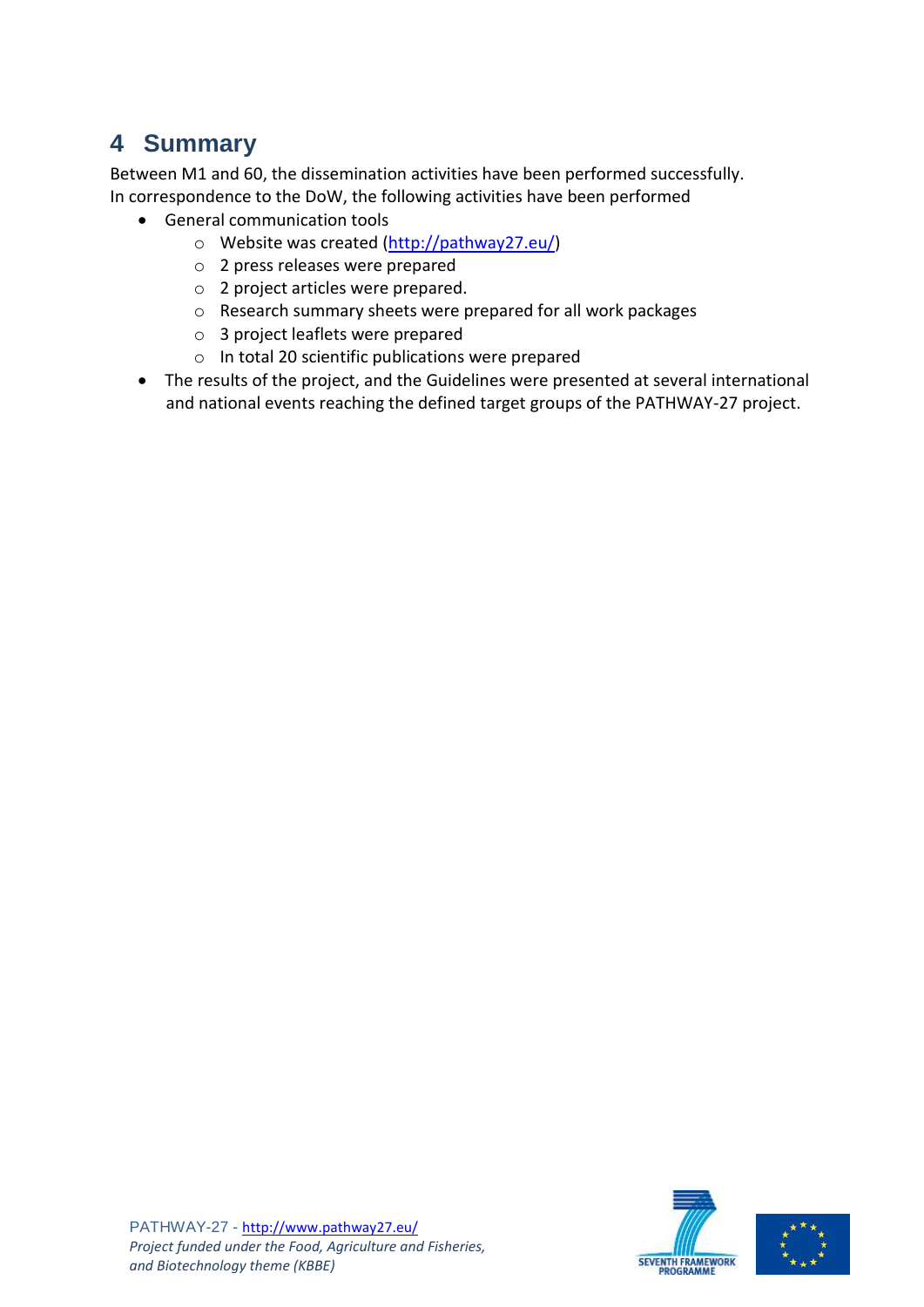

## <span id="page-17-0"></span>**5 Annex 1- Second Press Release**

**Interested in developing foods with health claims? Let PATHWAY-27 guide you** 10-12 January, Cesena, Italy

At the 5th FoodOmics conference, researchers from the EU funded PATHWAY-27 FP7 project presented their newly released comprehensive and practical guidelines for the development of products with health claims. Developed in close collaboration with stakeholders, the guidelines will help all those with an interest in health claims applications.

Health is one of the key drivers of consumer food choice. Products carrying a health claim may increase the intention to purchase, and the novelty of such products allows manufacturers to gain a greater profit margin than from a 'commodity' product.

The European Food Safety Authority provides guidance documents to support health claim applicants; however, the success rate of submitted applications has been disappointingly low. To help remedy this situation, PATHWAY-27 developed the following guidelines and recommendations:

- [Scientific Guidelines for the substantiation of health benefits](http://pathway27.eu/results/pathway-27-scientific-guidelines/) from a (bioactiveenriched) food. These guidelines explain how to assess the scientific evidence and how to design and conduct human intervention studies when the existing knowledge is insufficient to support the claim of interest.
- [Industry Guidelines and Recommendations for developing products with health](http://pathway27.eu/results/pathway-27-industry-guidelines/)  [claims](http://pathway27.eu/results/pathway-27-industry-guidelines/)**,** with a particular focus on small and medium-sized enterprises (SMEs). These guidelines offer a structured product development approach addressing all aspects that SMEs and their suppliers of material, knowledge and related services should consider when designing products for health claim application in Europe.

Furthermore, a third guideline **for nutritional intervention studies** on bioactive-enriched foods effectiveness is under development.

With these guidelines, the PATHWAY-27 consortium aims to increase the innovation potential and competitiveness of food SMEs and to support the scientific community in generating high-quality evidence for health claims dossiers.

In the next days the PATHWAY-27 Scientific and Industry Guidelines will be uploaded in the project website [\(http://pathway27.eu\)](http://pathway27.eu/) and it will be possible to download them free of charge.

"*We hope that the food industry will make ample use of the freely available guidance produced by PATHWAY-27, so that future health claims applications are more successful*", comments Prof. Alessandra Bordoni from the University of Bologna who coordinated the project.

Note to editors: The PATHWAY-27 project [\(http://pathway27.eu\)](http://pathway27.eu/) started in 2013 with the aim to better understand the physiological effects and mechanism of action of certain bioactive compounds and to develop bioactive-enriched foods with scientifically demonstrated impact on health, especially the Metabolic Syndrome. The project consortium includes 25 partners (universities, research institutes and SMEs) from all over Europe.

Media contact: